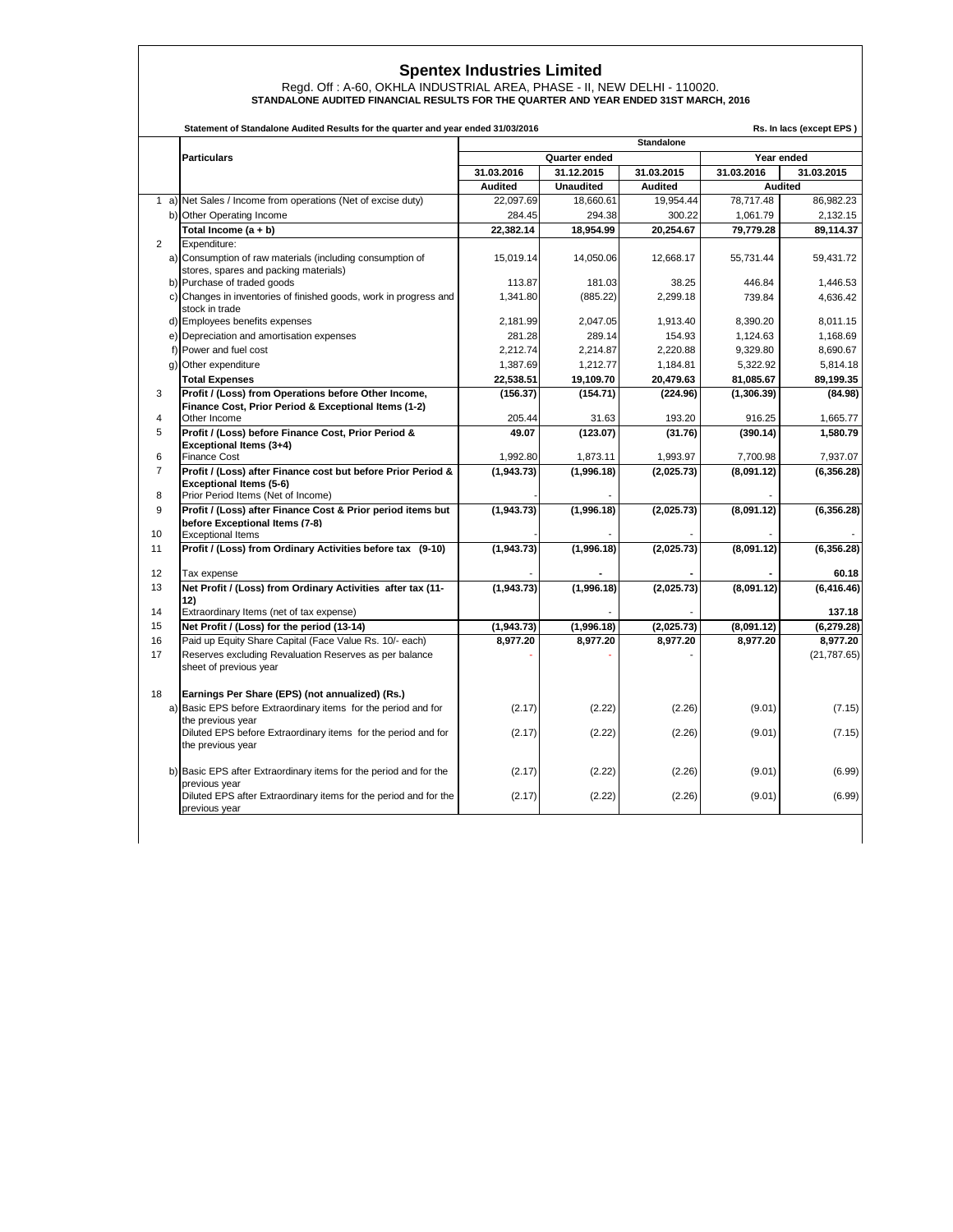|                | Notes:                                                                                                                                                                                                                                                                                                                                                                                                                                                                                                                                                                                                                                                                                                                                                                                                                                                                                                                                                                                                                                                                                                                                                                                                                                                                                                                                                                                                                                                                                          |
|----------------|-------------------------------------------------------------------------------------------------------------------------------------------------------------------------------------------------------------------------------------------------------------------------------------------------------------------------------------------------------------------------------------------------------------------------------------------------------------------------------------------------------------------------------------------------------------------------------------------------------------------------------------------------------------------------------------------------------------------------------------------------------------------------------------------------------------------------------------------------------------------------------------------------------------------------------------------------------------------------------------------------------------------------------------------------------------------------------------------------------------------------------------------------------------------------------------------------------------------------------------------------------------------------------------------------------------------------------------------------------------------------------------------------------------------------------------------------------------------------------------------------|
| $\mathbf{1}$   | The above financial results have been reviewed by the Audit Committee and were approved by the Board of Directors in their meeting held on 27th May,<br>2016.                                                                                                                                                                                                                                                                                                                                                                                                                                                                                                                                                                                                                                                                                                                                                                                                                                                                                                                                                                                                                                                                                                                                                                                                                                                                                                                                   |
| 2              | The Statutory Auditors have carried out audit of the Standalone and Consolidated Financial Results of the Company for the year ended 31st March, 2016.                                                                                                                                                                                                                                                                                                                                                                                                                                                                                                                                                                                                                                                                                                                                                                                                                                                                                                                                                                                                                                                                                                                                                                                                                                                                                                                                          |
| 3              | In accordance with Accounting Standard 17 on Segment Reporting notified under the Companies (Accounting Statndards) Rules, 2006 (as amended) in<br>accordance with section 133 of the Comapanies Act, 2013, read with rule 7 of Companies (Accounts) Rules, 2014, for standalone financials, the Company<br>has identified two Business Segments viz., Textile Manufacturing and Textile Trading, accordingly segment disclosure has been done.                                                                                                                                                                                                                                                                                                                                                                                                                                                                                                                                                                                                                                                                                                                                                                                                                                                                                                                                                                                                                                                 |
| 4              | The Auditors, in their Audit report have mentioned regarding diminution in the value of company's long term Investment of $\bar{\tau}$ 2,044.70 lacs and recoverability<br>of ₹7,321.99 lacs (Previous quarter ₹7,276.01 lacs) in Amit Spinning Industries Limited (ASIL), subsidiary of the Company. ASIL registered losses during<br>the quarter as well as earlier financials years and eroded its net worth due to sluggish market demand and higher power cost in Maharashtra. ASIL had filed<br>a reference with Board for Industrial and Financial Restructuring (BIFR) under section 15(1) and 15(2) of Sick Industrial Companies (Special Provisions) Act<br>(SICA), 1985. BIFR has declared ASIL as Sick under Section 3(1) (o) of SICA 1985 and appointed Operating Agency under Section 17(3) of SICA 1985.<br>The company believes that the diminution in value of investment is temporary in nature considering the strength of management's plan of revival and<br>reorganization of business. The management believes that losses incurred in the past would reasonably be made good which will also place the subsidiary in<br>a position to repay the liabilities in due course and hence no adjustment is required in the books of accounts.                                                                                                                                                                                                                                 |
| 5              | The accumulated losses of the Company had exceeded its net worth. Accordingly company in compliance with the provisions of section 15(1) of Sick<br>Industrial Companies (Special Provisions) Act, 1985 filed a reference with Board for Industrial and Financial Restructuring (BIFR). The company's<br>operations were adversely affected in earlier financial years due to sluggish market demand, decline in cotton prices globally as compared to India, and<br>higher power cost in Maharashtra. the units of the company have been operating at high capacity utilization levels and generating positive earning before<br>interest depreciation tax and amortisation (EBIDTA). With strategic management focus on cost containment and efficient plant operations, the management<br>believes that losses incurred in the past would reasonably be made good, in due course. The financial statements, as such have been prepared on a going<br>concern basis.                                                                                                                                                                                                                                                                                                                                                                                                                                                                                                                          |
| 6              | The Company has an investment of $\bar{\tau}$ 5,610.11 lacs and $\bar{\tau}$ 93.24 lacs in its subsidiary Spentex Netherlands B. V. (SNBV) and its step down subsidiary<br>Spentex Tashkent Toytepa LLC (STTL) respectively. Further it has ₹ 700.12 lacs as export receivable from STTL and advances recoverable of ₹ 950.71<br>lacs in SNBV as on March 31st, 2016. During the period of investment, Government of Uzbekistan (GOU) changed certain laws and policies breaching the<br>investment agreement and rendered operation of STTL not only unviable, but also expropriated its investment. All the assets and liabilities of STTL have<br>been taken over by National Bank of Uzbekistan (NBU) and existence of STTL has been liquidated as per bankruptcy laws. In view of this corporate<br>guarantee given by company in respect of STTL liability for deferred payment to Tashkent Toytepa Textile (TTL) stand extinguished. SNBV, which had<br>made around 99% investment in the equity of STTL, had filed request for Arbitration against GOU for Claim through its lawyer before International Center<br>for Settlement Investment Dispute(ICSID). Based on the claim lodged with ICSID, Board of Directors have decided not to make any provision for the<br>aforesaid amounts. In addition to above claim, the company has sent notice to the GOU for indemnify the further losses caused to company directly or<br>indirectly on account of investment made in Uzbekistan. |
| $\overline{7}$ | Advance balances amount aggregating to ₹ 184.11 lacs respectively due from certain parties where payments are not forthcoming. Against the above, the<br>Company has filed a suit for recovery. In addition to above for ₹ 128.30 lacs dues from Government Authorities, company had filed an application for<br>release with concerned authorities. The Company is making effort to recover the same and expects to reduce the outstanding dues significantly. Based on<br>outcome of the legal suit coupled with further negotiations with these parties, the management is of the opinion that ultimately there would be no losses<br>against these old balances and hence no provision is considered necessary at the stage.                                                                                                                                                                                                                                                                                                                                                                                                                                                                                                                                                                                                                                                                                                                                                                |
| 8              | Advance balances aggregating to $\bar{\tau}$ 559.83 lacs are due from certain parties where payments are not forthcoming. The company is making appropriate<br>concerted efforts including negotiations with these parties to recover the same and expect to reduce the outstanding dues significantly. The management is<br>of the view that ultimately there would be no losses against these outstanding balances and hence no provision is considered necessary at this stage.                                                                                                                                                                                                                                                                                                                                                                                                                                                                                                                                                                                                                                                                                                                                                                                                                                                                                                                                                                                                              |
| 9              | The Company has not allotted shares against amount of $\bar{\tau}$ 1,109.50 lacs which was brought in by the promoters in more than one installments under<br>restructuring scheme approved by the bankers of the company. Due to pending necessary approvals and directions for allotment of shares, the Company<br>has not complied with the provisions of Section 42 of the Companies Act, 2013.                                                                                                                                                                                                                                                                                                                                                                                                                                                                                                                                                                                                                                                                                                                                                                                                                                                                                                                                                                                                                                                                                             |
| 10             | The company's accounts have become Non performing assets (NPA) with majority of the dealing banks. The company has submitted restructuring proposal<br>proposing various alternatives to the banks which is under discussions. None of the banks has initiated action in any legal forum. The company has provided<br>interest on such loans, however penal interest, if any, has not been provided.                                                                                                                                                                                                                                                                                                                                                                                                                                                                                                                                                                                                                                                                                                                                                                                                                                                                                                                                                                                                                                                                                            |
| 11             | The outstanding balance as on 31st March, 2016 in respect of certain trade receivables, trade payables and loans & advances are subject to<br>confirmation/reconciliation at the financial year end and consequential adjustment if any, from the respective parties. The management, however, does not<br>expect any material variations.                                                                                                                                                                                                                                                                                                                                                                                                                                                                                                                                                                                                                                                                                                                                                                                                                                                                                                                                                                                                                                                                                                                                                      |
| 12             | The company has applied to Securities & Exchange Board of India (SEBI) seeking exemption for maintaining at least 15% of the amount of its debenture<br>maturing during the financial year 2016-17 vide circular no 04/2013 dated 11-Feb-2013 issued by Ministry of Corporate Affair, which is still awaited.                                                                                                                                                                                                                                                                                                                                                                                                                                                                                                                                                                                                                                                                                                                                                                                                                                                                                                                                                                                                                                                                                                                                                                                   |
| 13             | The figures for the quarter ended March 31, 2016 and for the corresponding quarter ended March 31, 2015 are the balancing figures between audited<br>figures in respect of the full financial year and the published year to date figures up to the third quarter of the respective financial year ending on March 31st.                                                                                                                                                                                                                                                                                                                                                                                                                                                                                                                                                                                                                                                                                                                                                                                                                                                                                                                                                                                                                                                                                                                                                                        |
| 14             | Previous period figures have been regrouped / recasted / rearranged wherever necessary, to conform to the current period presentation.                                                                                                                                                                                                                                                                                                                                                                                                                                                                                                                                                                                                                                                                                                                                                                                                                                                                                                                                                                                                                                                                                                                                                                                                                                                                                                                                                          |
|                | BY ORDER OF THE BOARD OF DIRECTORS.<br>FOR SPENTEX INDUSTRIES LIMITED<br>Sd/-<br><b>MUKUND CHOUDHARY</b>                                                                                                                                                                                                                                                                                                                                                                                                                                                                                                                                                                                                                                                                                                                                                                                                                                                                                                                                                                                                                                                                                                                                                                                                                                                                                                                                                                                        |
|                | <b>MANAGING DIRECTOR</b><br>Place: New Delhi                                                                                                                                                                                                                                                                                                                                                                                                                                                                                                                                                                                                                                                                                                                                                                                                                                                                                                                                                                                                                                                                                                                                                                                                                                                                                                                                                                                                                                                    |
|                | Date: May 27, 2016                                                                                                                                                                                                                                                                                                                                                                                                                                                                                                                                                                                                                                                                                                                                                                                                                                                                                                                                                                                                                                                                                                                                                                                                                                                                                                                                                                                                                                                                              |